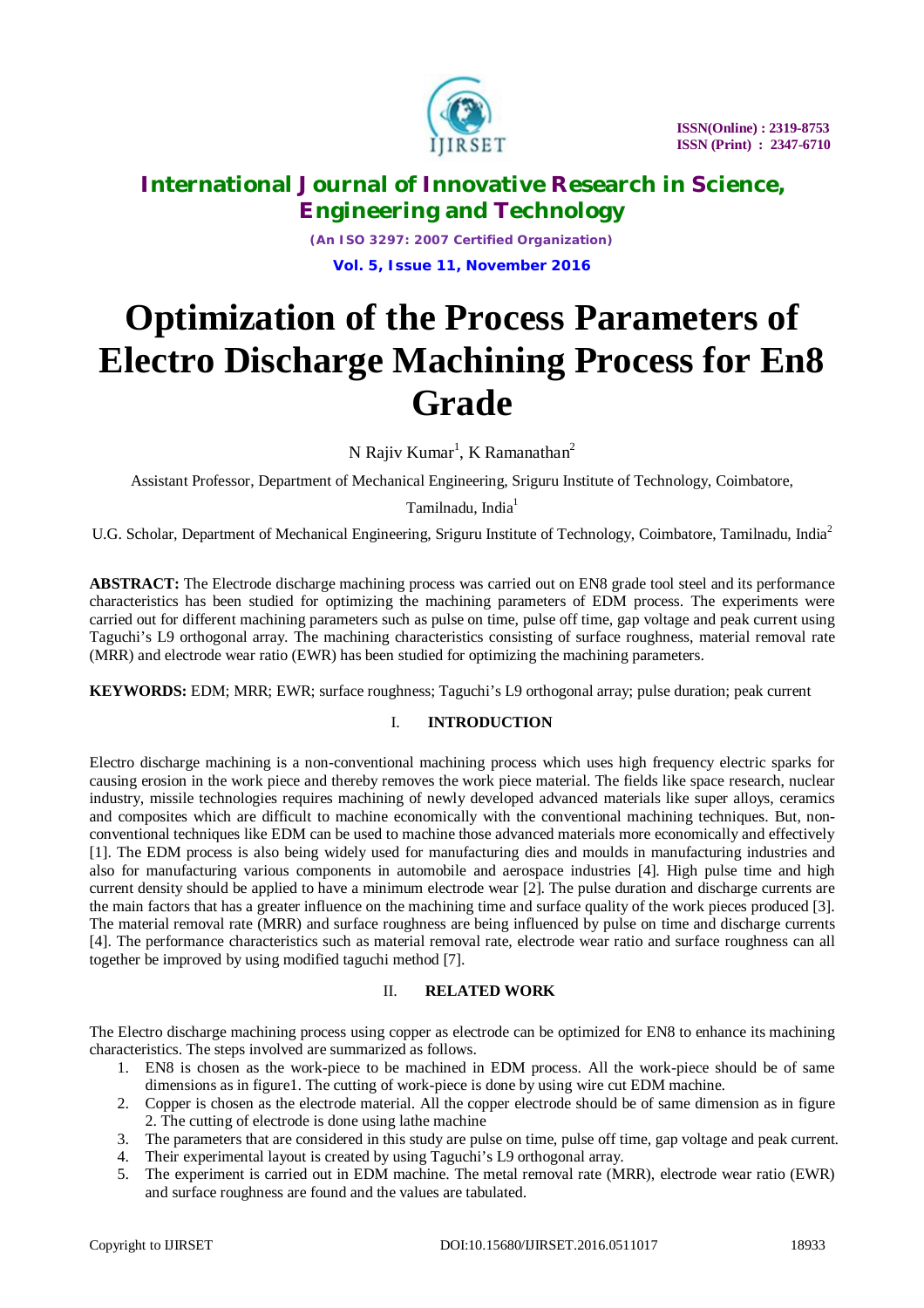

*(An ISO 3297: 2007 Certified Organization)*

**Vol. 5, Issue 11, November 2016**

#### III. **EXPERIMENT**

#### SELECTION OF WORKPIECE:

The work piece used in this study is EN8 which is also known as 080M40. It is an unalloyed medium carbon steel with the composition as shown in the table below.

| ◡             | Si            | Mn            | <b>NTS</b><br><b>TAT</b> | ۰.,<br>◡      | Mo            | ົ             |               |               |
|---------------|---------------|---------------|--------------------------|---------------|---------------|---------------|---------------|---------------|
| $\frac{0}{0}$ | $\frac{0}{0}$ | $\frac{0}{0}$ | $\frac{0}{0}$            | $\frac{0}{0}$ | $\frac{0}{0}$ | $\frac{0}{0}$ | $\frac{0}{0}$ | $\frac{0}{6}$ |
| $0.35 -$      | $0.05 -$      | $0.60 -$      | -                        | -             | -             | 0.06Max       | 0.06Max       | Balance       |
| 0.45          | 0.35          | 1.00          |                          |               |               |               |               |               |

Table 1-Composition of EN8 (Work-piece)

The maximum stress of this material is 700-850 N/mm<sup>2</sup>, minimum yield stress is 465 N/mm<sup>2</sup>, minimum elongation is 16% and harness is 201-255 BHN. It is widely used for hydraulic rams (chromed), key steel, medium torqued shafts, medium bending and compression loading applications. It also has a good corrosion resistance.

## SELECTON OF ELECTRODE:

Copper is the electrode used in this study. The important properties of copper are high strength-to-weight ratio, resistance to corrosion by many chemicals, high thermal and electrical conductivity, non-toxicity, reflectivity, appearance, non-magnetic and ease of formability and of machinability.

| <b>Electrical</b><br>resistivity<br>$(\mu\Omega/cm)$ | <b>Electrical</b><br>conductivity<br>compared<br>with silver<br>$(\%)$ | <b>Thermal</b><br>conductivity<br>W/mK | <b>Melting</b><br>point<br>$\rm ^{o}$ C) | <b>Specific heat</b><br>$cal{C}$ cal/g $^{\circ}$ C) | <b>Specific</b><br>gravity at<br>$20^{\circ}$ C<br>(g/cm3) | Coefficient<br>of thermal<br>expansion<br>$(x 10^{\circ} C-1)$ |
|------------------------------------------------------|------------------------------------------------------------------------|----------------------------------------|------------------------------------------|------------------------------------------------------|------------------------------------------------------------|----------------------------------------------------------------|
| 1.96                                                 | 92                                                                     | $268 - 389$                            | 1083                                     | 0.092                                                | 8.9                                                        | 6.6                                                            |

Table 2-Physical properties of Copper electrode

## EXPERIMENTAL PLAN:

First of all, the electrode and the work-piece are cut according to the required dimension. The dimensions of electrode and work-piece should be same for all the experiments. The lathe machine is used to cut the electrode. For the work piece, the wire cut EDM machine is used for cutting all specimens in same dimension. The figure below shows the sample of work-piece and electrode used. The diameter of electrode is 10mm and the work-piece has a length of 110mm, breadth of 50mm and height of 65mm.





The machining parameters that are considered in this study are pulse on time, pulse off time, gap voltage and discharge current. The machining parameters and their levels of values are shown in the table below.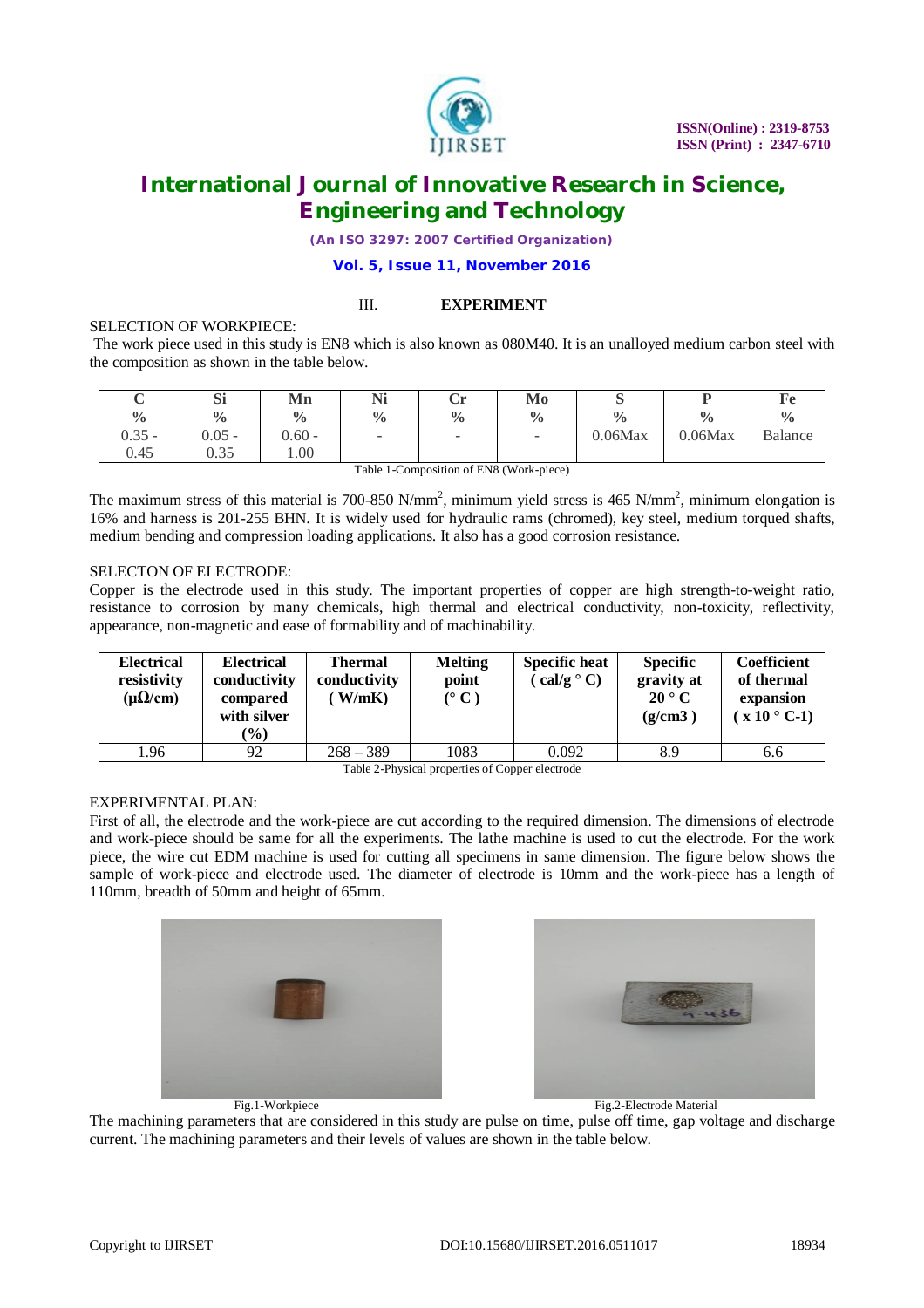

*(An ISO 3297: 2007 Certified Organization)*

#### **Symbols Parameters Units Level 1 Level 2 Level 3** A PULSE ON TIME (Ton) µs 50 100 200 B PULSE OFF TIME (Toff) µs 4 8 12 C GAP VOLTAGE  $(Vg)$ V | 100 | 120 | 130 D **PEAK CURRENT** (Ip) A | 35 | 37 | 40

# **Vol. 5, Issue 11, November 2016**

Table 3-Machining parameters and their levels

L9 orthogonal array:

The Taguchi's L9 orthogonal array is employed for doing experimentation. This L9 orthogonal array can be used to analyse the effect of four independent variable with each variable having three set values (level values). The experimental layout for the four machining parameters using the L9 orthogonal array is shown in Table 4. Experimental design using L9 orthogonal array is shown in table 5.

| S.NO | PULSE ON<br><b>TIME</b> | <b>PULSEOFF</b><br><b>TIME</b> | <b>GAP VOLTAGE</b> | <b>PEAK</b><br><b>CURRENT</b> |
|------|-------------------------|--------------------------------|--------------------|-------------------------------|
|      |                         |                                |                    |                               |
|      |                         |                                |                    |                               |
|      |                         |                                |                    |                               |
|      |                         |                                |                    |                               |
|      |                         |                                |                    |                               |
|      |                         |                                |                    |                               |
|      |                         |                                |                    |                               |
|      |                         |                                |                    |                               |
|      |                         |                                |                    |                               |
|      |                         |                                |                    |                               |

Table 4-Layout of L9 orthogonal array

| S.NO | <b>PULSE ON</b> | <b>PULSEOFF</b> | <b>GAP VOLTAGE</b> | <b>PEAK</b>    |
|------|-----------------|-----------------|--------------------|----------------|
|      | <b>TIME</b>     | <b>TIME</b>     |                    | <b>CURRENT</b> |
|      | μs              | μs              |                    | A              |
|      | 50              |                 | 100                | 35             |
|      | 50              | Ω<br>Λ          | 120                | 37             |
|      | 50              | 12              | 130                | 40             |
|      | 100             |                 | 120                | 40             |
|      | 100             | Ω               | 130                | 35             |
|      | 100             | 12              | 100                | 37             |
|      | 200             |                 | 130                | 37             |
|      | 200             |                 | 100                | 40             |
|      | 200             | 12              | 120                | 35             |

Table 5-Experimental design using L9 orthogonal array

# ELECTRO DISCHARGE MACHINING PROCESS:

The work-piece is given a positive polarity and the copper is given a negative polarity with kerosene acting as the dielectric fluid. The EDM process is carried out in a Sodick CNC EDM die sink machine of model AQ55L. After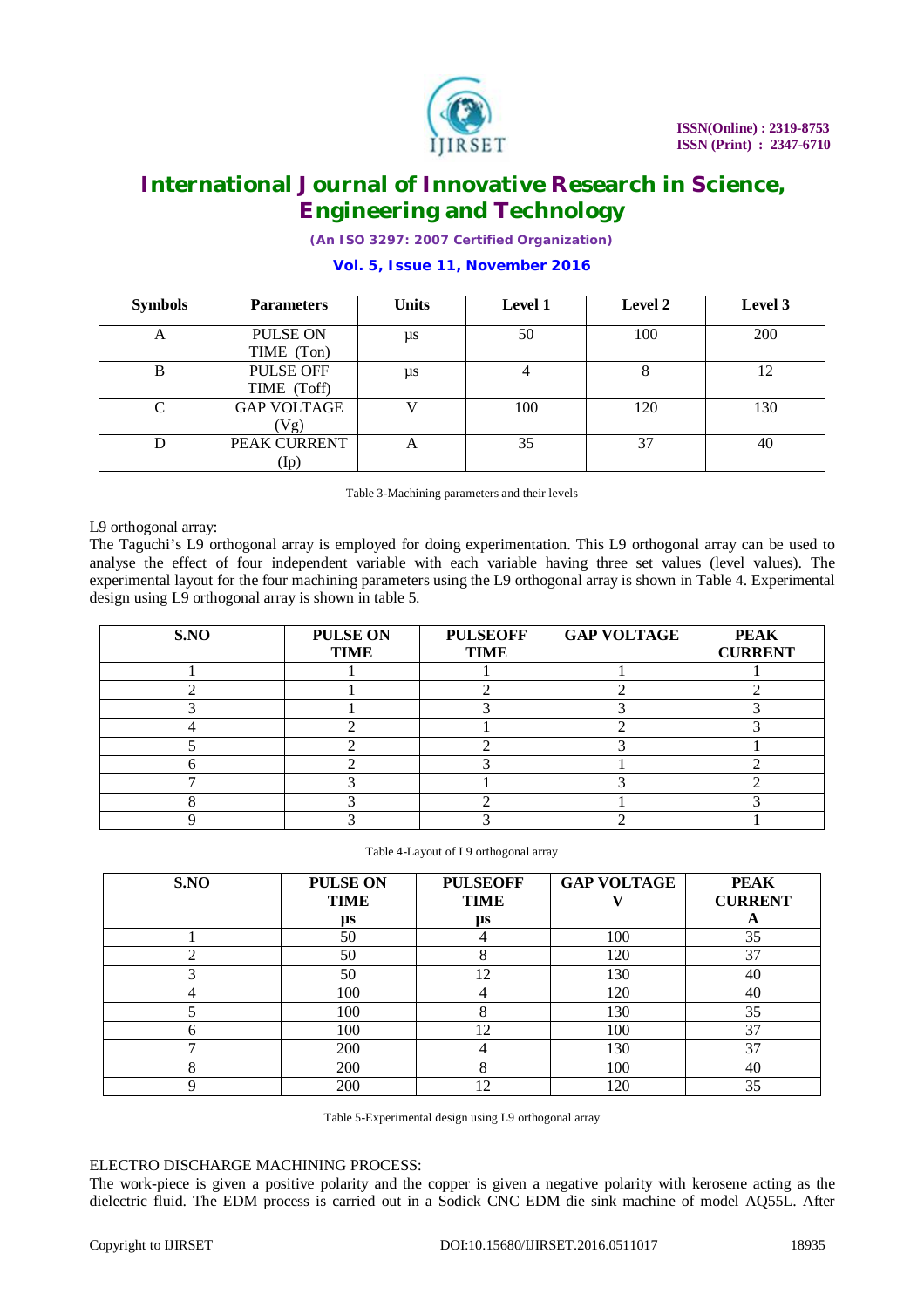

*(An ISO 3297: 2007 Certified Organization)*

## **Vol. 5, Issue 11, November 2016**

completion of each machining process, the work piece was blown by compressed air using air gun to ensure no debris and dielectrics were present. The mass of the work-piece and electrode is measured before and after machining process for each of the nine experiments using Precisa balance machine of model 92SM – 202A DR. The machining parameters are set according to the Table 5 and the machining time for all the nine experiments is 3 minutes. Then machining process is carried out on the work-piece and the values are tabulated.





Fig.3-Sodick CNC EDM of model AQ55L Fig.4-Precisa balance machine(92SM – 202A DR)

The figure 3&4 shows the machines that has been used for conducting the experiments.

## IV. **RESULTS**

The experiments were carried out according to the table 5 and the data that had been collected for each experiments includes mass of the work-piece before and after machining, mass of the electrode before and after machining, and surface roughness. These data are tabulated and are used to find the material removal rate (MRR) and electrode wear ratio (EWR).

## MATERIAL REMOVAL RATE (MRR):

The MRR is an important machining characteristics that determines the productivity in an industry. The MRR should be high to have better machining performance and to have high production rate. The MRR is calculated by using the following formulae,

 $MRR = (MRW/T)$  in g/min;

 $WRR = Work$ -piece removal rate in g;

 $T =$  Machining time in minute:

The WRR is the difference between the mass of the work-piece before and after machining.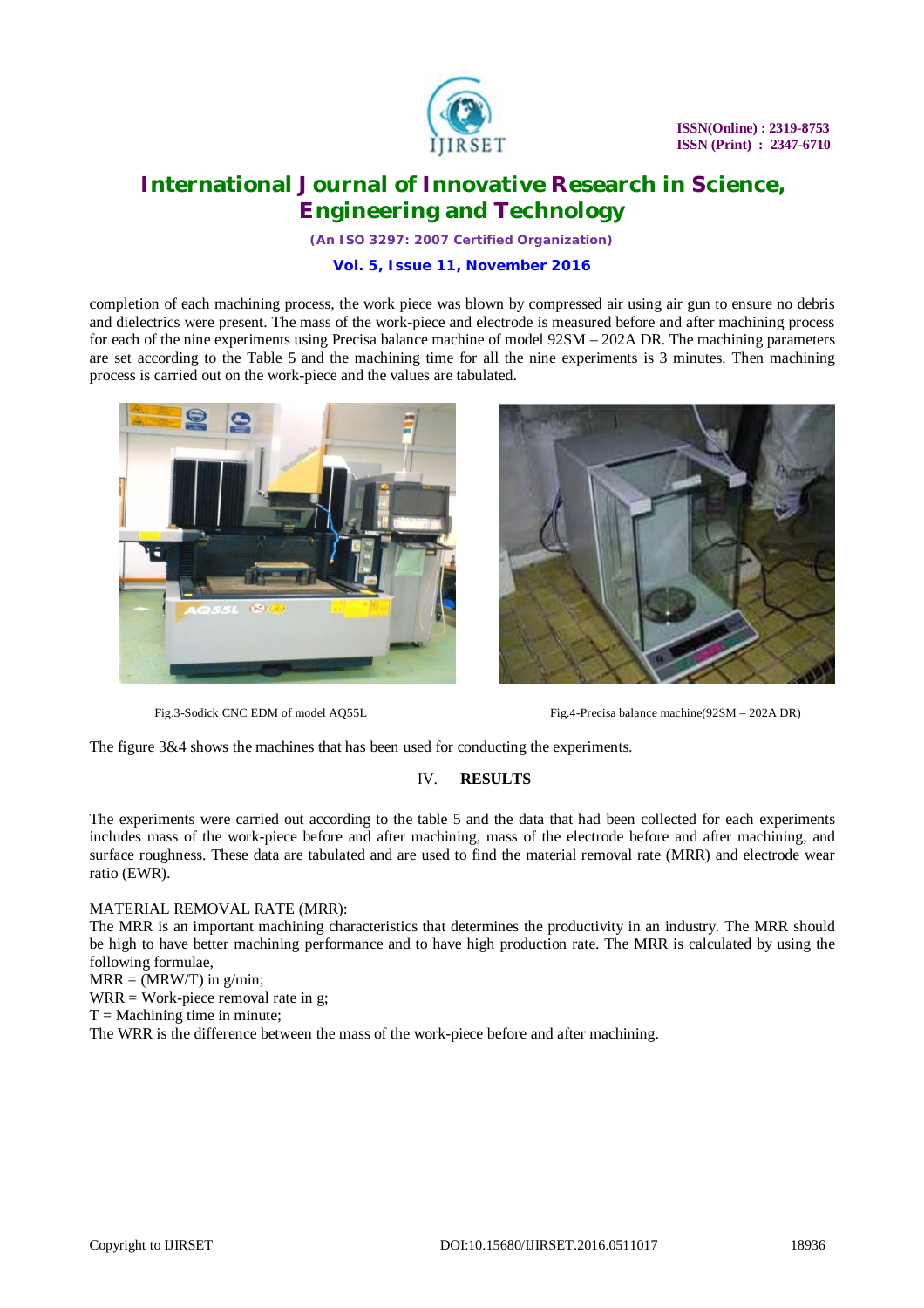

*(An ISO 3297: 2007 Certified Organization)*

## **Vol. 5, Issue 11, November 2016**

| S.NO | Mass of the<br>worpiece<br><b>before</b><br>machining<br>g | Mass of the<br>worpiece after<br>machining<br>g | <b>Work-piece</b><br>removal rate<br><b>WRR</b><br>g | <b>Machining time</b><br>minutes | <b>Material</b><br>removal rate<br><b>MRR</b><br>g/minute |
|------|------------------------------------------------------------|-------------------------------------------------|------------------------------------------------------|----------------------------------|-----------------------------------------------------------|
|      | 67.24                                                      | 66.01                                           | 1.23                                                 | 3                                | 0.41                                                      |
| 2    | 68.29                                                      | 66.74                                           | 1.55                                                 | 3                                | 0.516667                                                  |
| 3    | 64.33                                                      | 62.57                                           | 1.76                                                 | 3                                | 0.586667                                                  |
| 4    | 64.6                                                       | 63.6                                            |                                                      | 3                                | 0.333333                                                  |
| 5    | 70.91                                                      | 69.3                                            | 1.61                                                 | 3                                | 0.536667                                                  |
| 6    | 76.75                                                      | 74.58                                           | 2.17                                                 | 3                                | 0.723333                                                  |
|      | 67.02                                                      | 65.97                                           | 1.05                                                 | 3                                | 0.35                                                      |
| 8    | 69.4                                                       | 67.59                                           | 1.81                                                 | 3                                | 0.603333                                                  |
| 9    | 65.52                                                      | 63.7                                            | 1.82                                                 | 3                                | 0.606667                                                  |

Table 6-Material removal rate (MRR)

The table 6 shows the MRR value for all the nine experiments. And the graphical representation of the MRR is shown in the figure 5.



Fig.5-Material removal rate (MRR)

## ELECTRODE WEAR RATIO:

Electrode wear imposes high costs on manufacturers to substitute the eroded complicated electrodes by new ones. In order to increase the machining efficiency, erosion of the electrode must be minimized in EDM process. Therefore, studying the electrode wear and related significant factors would be effective to enhance the machining productivity and process reliability. The electrode wear ratio (EWR) is defined by the ratio of the electrode wear weight (EWW) to the work piece removal weight (WRW) and usually expressed in percentage, that is EWR  $%$  = [EWW/WRW]  $\times$ 100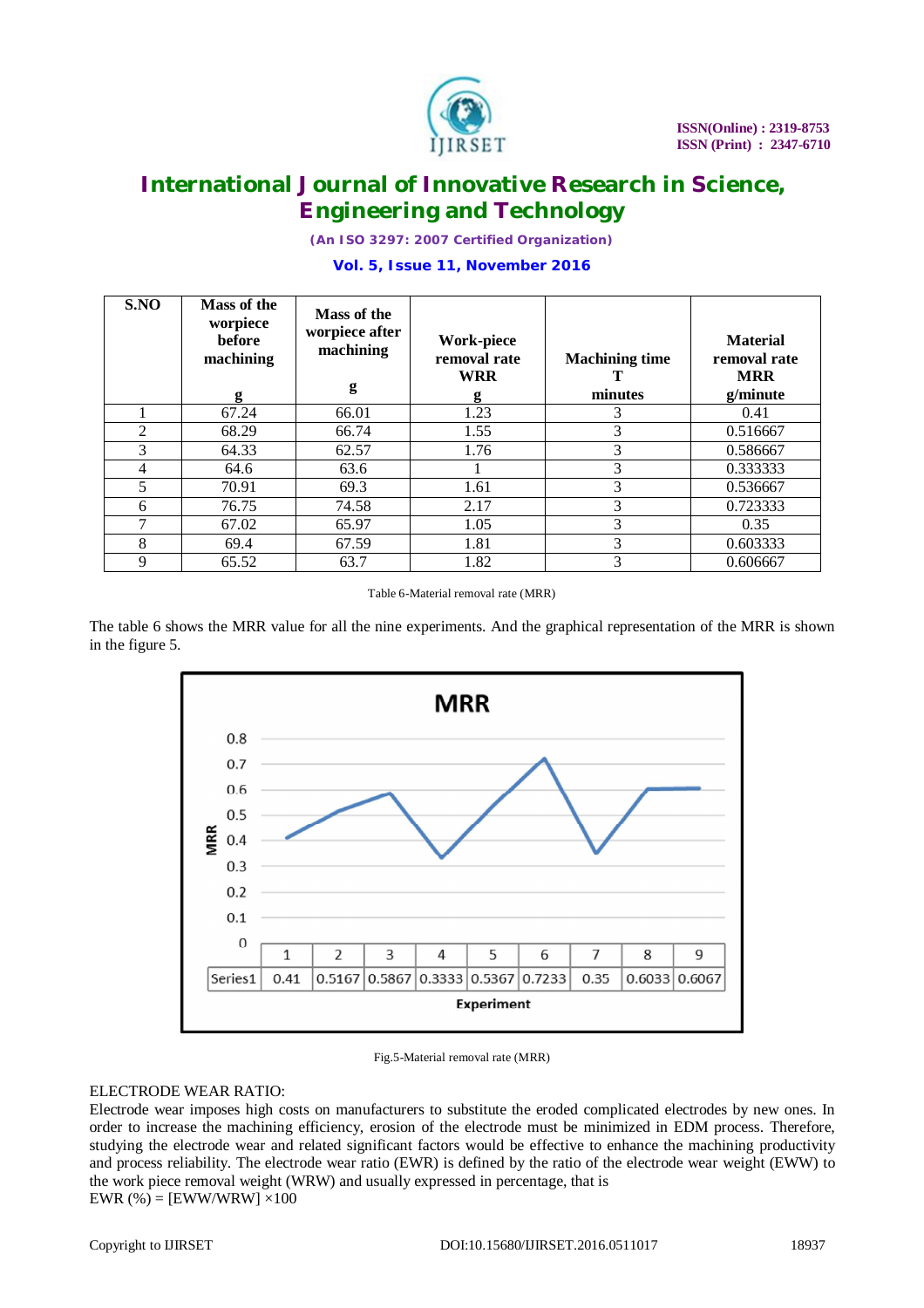

*(An ISO 3297: 2007 Certified Organization)*

**Vol. 5, Issue 11, November 2016**

Where; EWW = Electrode Wear Weight WRW = Work Piece Removal Weight

| S.NO | Mass of the<br>electrode before<br>machining<br>g | Mass of the<br>electrode after<br>machining<br>g | Electrode Wear<br>weight<br><b>EWW</b><br>g | <b>Work-piece</b><br>removal<br>weight<br><b>WRW</b><br>g | <b>Electrode</b><br>wear ratio<br><b>EWR</b><br>$\frac{0}{0}$ |
|------|---------------------------------------------------|--------------------------------------------------|---------------------------------------------|-----------------------------------------------------------|---------------------------------------------------------------|
|      | 14.48                                             | 13.96                                            | 0.52                                        | 1.23                                                      | 42.27642                                                      |
| 2    | 14.73                                             | 14.32                                            | 0.41                                        | 1.55                                                      | 26.45161                                                      |
| 3    | 14.61                                             | 14.43                                            | 0.18                                        | 1.76                                                      | 10.22727                                                      |
| 4    | 14.71                                             | 14.41                                            | 0.3                                         |                                                           | 30                                                            |
| 5    | 14.48                                             | 14.31                                            | 0.17                                        | 1.61                                                      | 10.55901                                                      |
| 6    | 14.77                                             | 14.68                                            | 0.09                                        | 2.17                                                      | 4.147465                                                      |
| 7    | 14.6                                              | 14.47                                            | 0.13                                        | 1.05                                                      | 12.38095                                                      |
| 8    | 14.51                                             | 14.45                                            | 0.06                                        | 1.81                                                      | 3.314917                                                      |
| 9    | 14.56                                             | 14.52                                            | 0.04                                        | 1.82                                                      | 2.197802                                                      |

Table 7-Electrode wear ratio (EWR)

The table 7 shows the EWR value for all the nine experiments. And the graphical representation of the EWR is shown in the figure 6.



Fig.6-Electrode wear ratio (EWR)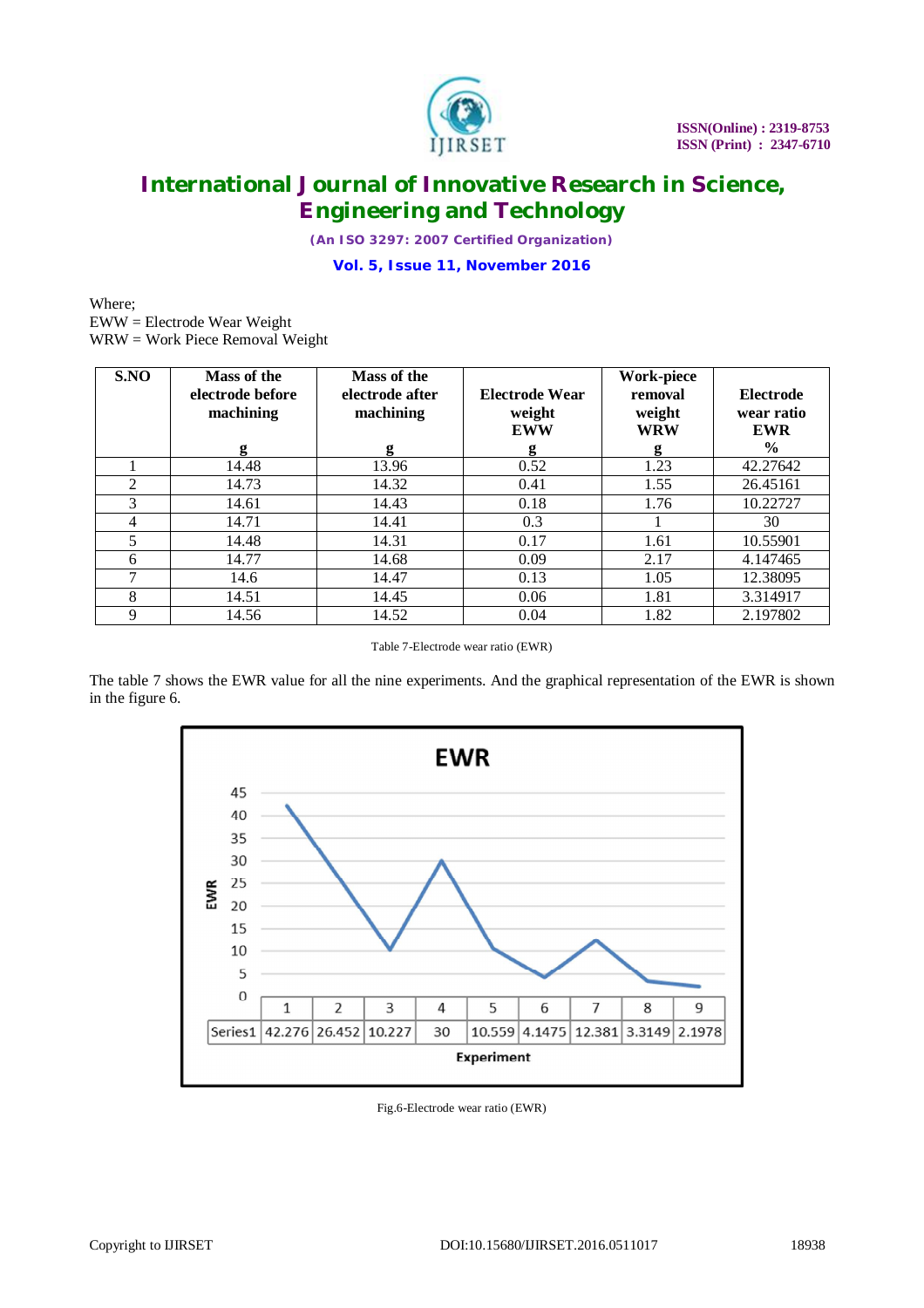

*(An ISO 3297: 2007 Certified Organization)*

## **Vol. 5, Issue 11, November 2016**

#### SURFACE ROUGHNESS:

The surface roughness of a machined material is also an important machining characteristics. The surface roughness is quantified by the deviations in the direction of the normal vector of a real surface from its ideal form. The surface is said to be rough for larger deviations and the surface is said to be smooth for smaller deviations. For better machining performance, the surface roughness value should be as low as possible.

| S.NO         | <b>PULSE ON</b> | <b>PULSEOFF</b> | <b>GAP</b>     | <b>PEAK</b>    | <b>ROUGHNESS</b> |
|--------------|-----------------|-----------------|----------------|----------------|------------------|
|              | <b>TIME</b>     | <b>TIME</b>     | <b>VOLTAGE</b> | <b>CURRENT</b> | <b>VALUE</b>     |
|              | $\mu$ s         | μs              |                | A              | $\mu$ m          |
|              | 50              |                 | 100            | 35             | 10.048           |
|              | 50              | ົ               | 120            | 37             | 9.436            |
|              | 50              | 12              | 130            | 40             | 8.700            |
|              | 100             |                 | 120            | 40             | 10.842           |
|              | 100             |                 | 130            | 35             | 8.147            |
| <sub>0</sub> | 100             | 12              | 100            | 37             | 12.882           |
|              | <b>200</b>      |                 | 130            | 37             | 15.381           |
| 8            | <b>200</b>      |                 | 100            | 40             | 20.663           |
|              | 200             | 12              | 120            | 35             | 21.228           |

Table 8-Surface roughness

The surface roughness value is found for all the experiments and the values are tabulated as in the table 8. The graphical representation of surface roughness is shown in the figure 7.



Fig.7-Surface roughness